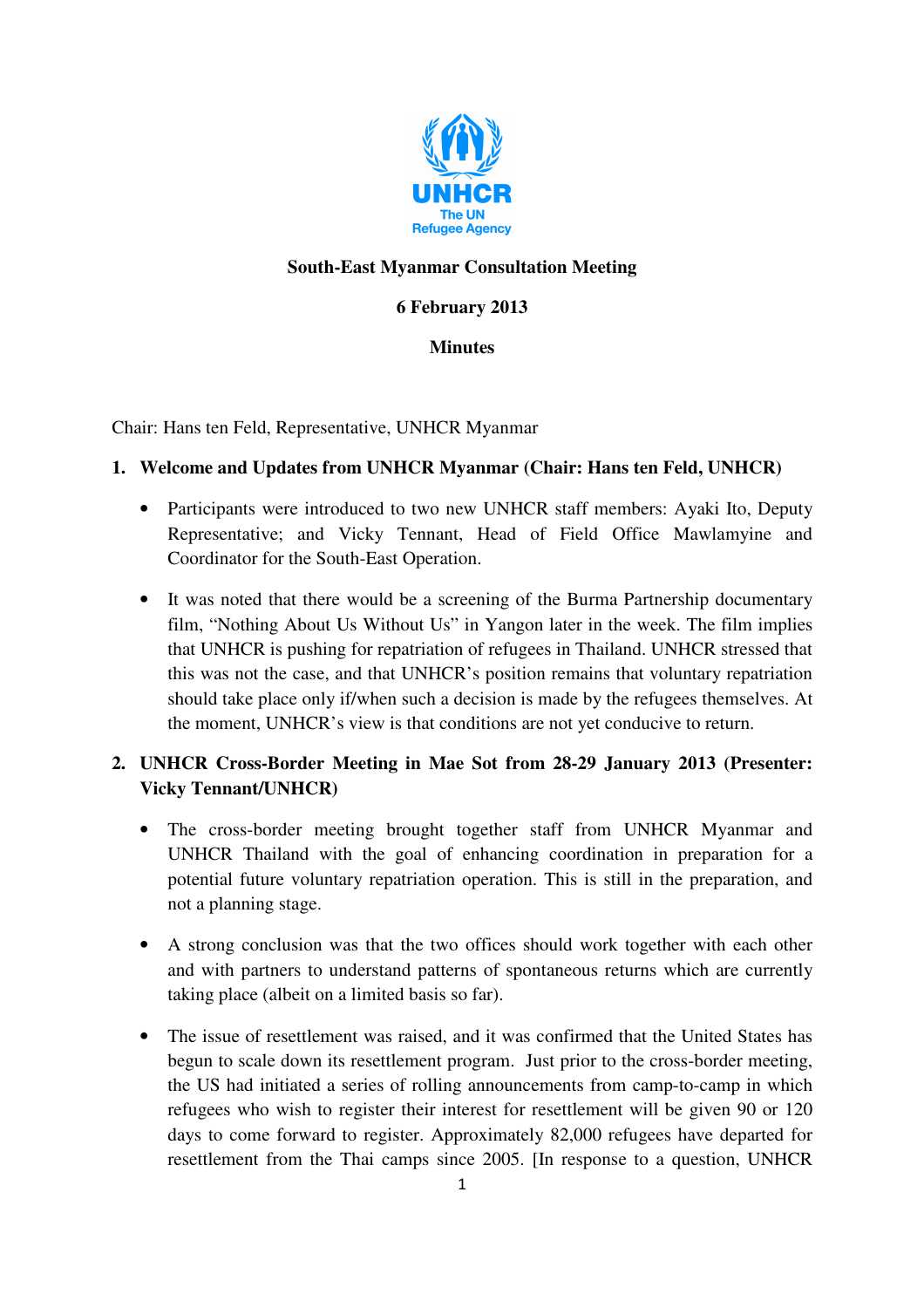undertook to check the projections for departures to the US 2013. It has now been confirmed that the current projection for departures to the US in their current fiscal year (1 Oct 2012 - 30 Sep 2013) is approximately 8,000 persons.]

- Recent camp figures show a reduction of around 9,000 in the camp population since the end of 2011, to 128,199 refugees (registered and unregistered) at the end of 2012. TBC is conducting some analysis of possible reasons for this reduction.
- Participants were also briefed on a forthcoming profiling exercise to be conducted on the camps by the Mae Fah Luang Foundation. The Foundation is currently conducting extensive consultations with refugee leaders to be sure all are clear that this profiling is not related to pressure for returns but about analyzing skill sets and potential livelihoods possibilities, and to ensure sufficient buy-in before the profiling commences. In addition to information related to livelihoods, the profiling should also provide a better picture regarding whether, in the event of return, refugees would intend to settle in their areas of origin or other locations. The profiling exercise should begin in March in Mae La camp.
- Other key points of discussion were the activities of UNHCR and its partners in relation to protection in the camps, such prevention of refoulement, birth certification, preventing and responding to gender-based violence, access to justice, and child protection. It was noted that partners should be actively encouraged to consider how they might gradually establish similar projects in areas of return, with appropriate adjustments. A number of key protection-related obstacles to return/reintegration were also discussed (see below, page 3).
- In addition to internal UNHCR meetings, UNHCR staff also met with government representatives on both sides of the border. In meetings with the Kayin Chief Minister, he confirmed that the State government had identified 9 sub-townships that would be targeted for development as a means of providing an area of return for refugees who were unable or who preferred not to return to their villages of origin. He stressed that refugees would have freedom of choice as to the timing and destination of return, and that return should be voluntary. State government officials were due to meet KNU leaders the same week to discuss strengthening health and education in under-served border areas.
- In Thailand, the team met with immigration officials as well as a senior-level delegation from the Royal Thai Army. They also reinforced the position that the two governments are working together and that there is no intention of placing pressure on refugees to return before they are ready. Government coordination for an eventual voluntary repatriation operation will be led by the National Security Council.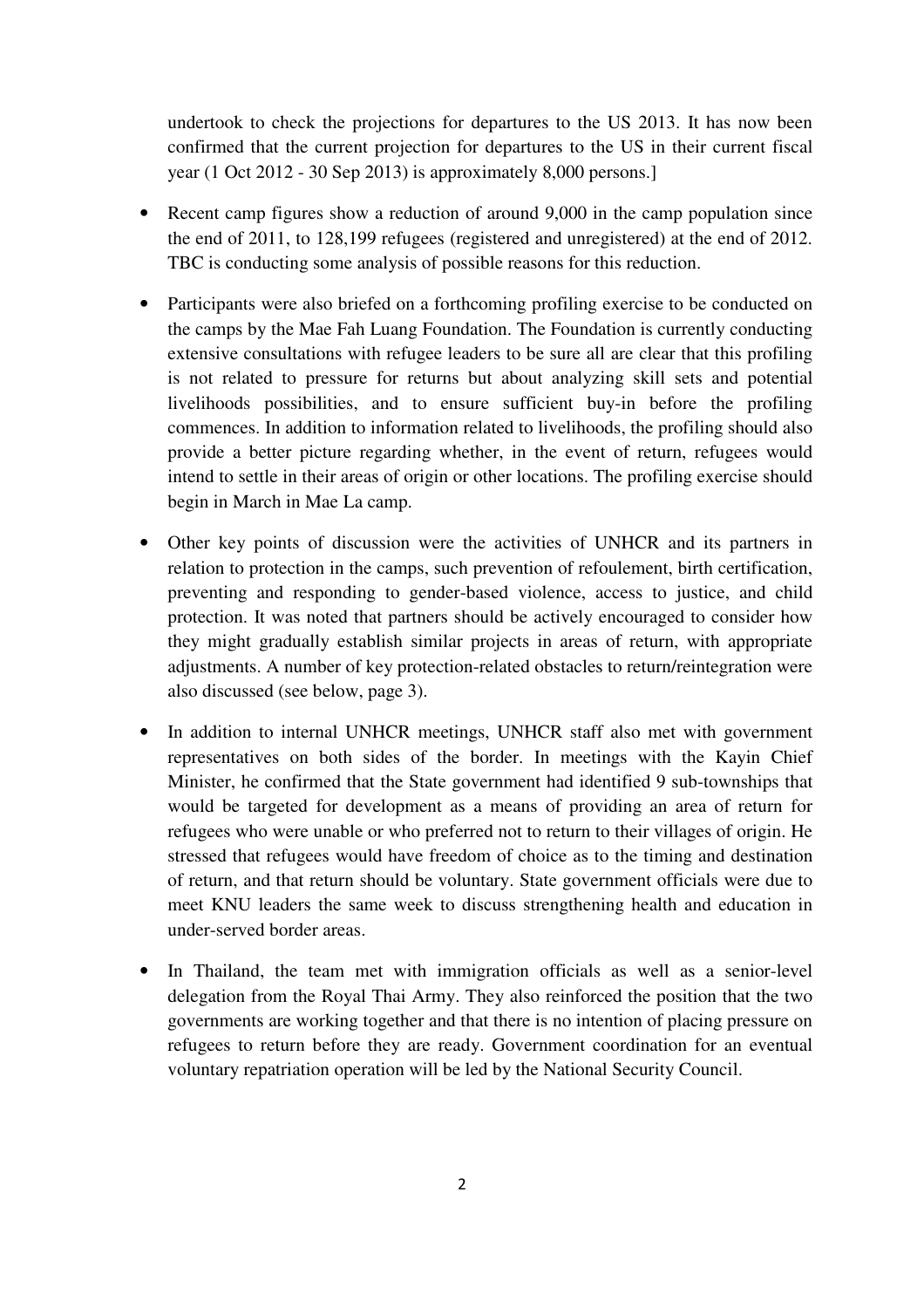### **3. Draft UNHCR framework for engagement in support of durable solutions in South-East Myanmar (Presenter: Vicky Tennant)**

- An overview was provided of a draft framework which would guide UNHCR's engagement in support of durable solutions for IDPs, and the reintegration of refugees, in the South-East from 2013-2015. Whilst the immediate aim is to articulate a framework for UNHCR's activities, this will also form the basis of consultations with partners and the government with a view to informing a common vision and strategy. The framework is a counterpart to the Voluntary Repatriation Framework presented at the last meeting**.**
- Key considerations include a focus on national ownership, interagency coordination, and linking durable solutions to development, peacebuilding and other national planning frameworks.
- There are also many challenges, most of which are well-known, including those related to protection (eg. recovery of land, land mines, documentation/citizenship, penalties for illegal departure, arbitrary 'taxation' in return areas). Socio-economic issues associated with access to health, education, water, shelter and livelihoods are also key considerations.
- The approach UNHCR is proposing is a phased operation that initially focuses on providing support to durable solutions for IDPs (either those who are already returning, considering return, or who may be locally integrated at the location where they are currently living) while, at the same time, working on preparations for refugee returns, and later, when refugees are ready to return, moving to the planning and implementation of voluntary repatriation and reintegration operations. UNHCR normally seeks to limit its engagement in reintegration to a period of 2-3 years postreturn, followed by a period of measured disengagement. The draft document outlines a series of key objectives:
	- i. Refugees are empowered to make an informed choice on whether to return, and if so, when and to where;
	- ii. Refugees and IDPs have the opportunity to determine which solution(s) are most appropriate for them, and to participate fully in the design and implementation of durable solutions programmes;
- iii. Legal and administrative frameworks guarantee the rights of IDPs and returning refugees, and are applied in practice;
- iv. The physical safety of IDPs and returnees is ensured;
- v. Returning refugees and IDPs and receiving/hosting communities have opportunities to (re-) establish meaningful and productive lives;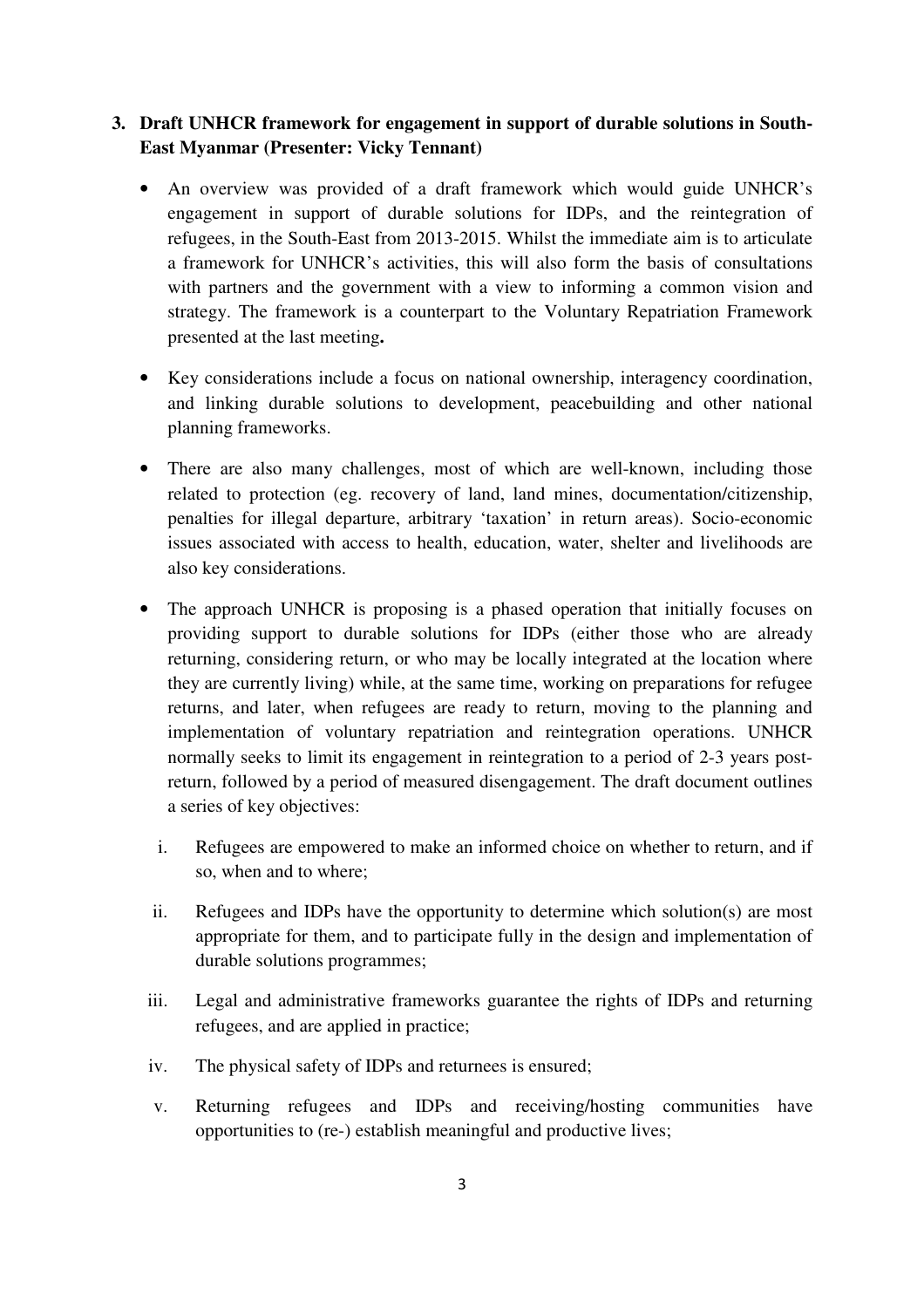vi. IDPs and refugee returnees, together with the communities receiving or hosting them enjoy key socio-economic rights.

The framework is currently being reviewed within UNHCR and in the next stage will be shared with partners, including the Government, as a basis for further discussions.

#### **4. Discussion (various participants):**

- The government's notion of freedom of choice as regards return: the message from government interlocutors in both Thailand and Myanmar is that returns should be voluntary, that there is no pressure for refugees to return, and that it is up to individuals to determine whether and when to return.
- The government's perspective on key challenges: in UNHCR's meeting with the Kayin Chief Minister following the cross-border meeting, a number of key challenges were discussed, including, for example land mines, land issues and citizenship documentation. The Kayin Chief Minister indicated that children born in Thailand of Myanmar citizens would be issued with citizenship documents. There are nonetheless some concerns that certain categories of refugee may have difficulty in having their citizenship confirmed. UNHCR will undertake further structured discussions with the government on this and other matters raised.
- Addressing a mixed flow of migration, especially in cases of the return of migrant workers and unaccompanied children: UNHCR believes that it important to differentiate responses to those who have been forcibly displaced from others, such as migrant workers, who have left under other circumstances. The former are more likely to return as families rather than individuals, often having been away from their home areas for many years and without remaining family members there, and may have a specific set of protection needs linked to their displacement. Clearly, unaccompanied children also have very specific protection needs which should be addressed regardless of their status (there are around 6,000 unaccompanied children attending 'boarding schools' in the camps in Thailand, for whom solutions should actively be sought). It nonetheless important to recognize the link between forced displacement and migration management – for example, labour migration schemes may provide opportunities for those who do not wish to return, or may support the reintegration process by allowing some family members to remain in or return to Thailand.
- On inter-agency coordination: participants were of the view that there was a need to develop some practical strategic approaches to how we can bring all these different activities and objectives together. There is a need to develop a common approach - it is a complex situation, and we need to develop an inclusive and operational coordination mechanism. The Myanmar Peace Centre has an important role in relation to coordination in areas previously affected by conflict. Coordination is needed not only with the government, but also with non-state actors, faith based organisations (FBOs) and community-based organisations (CBOs) in the border region.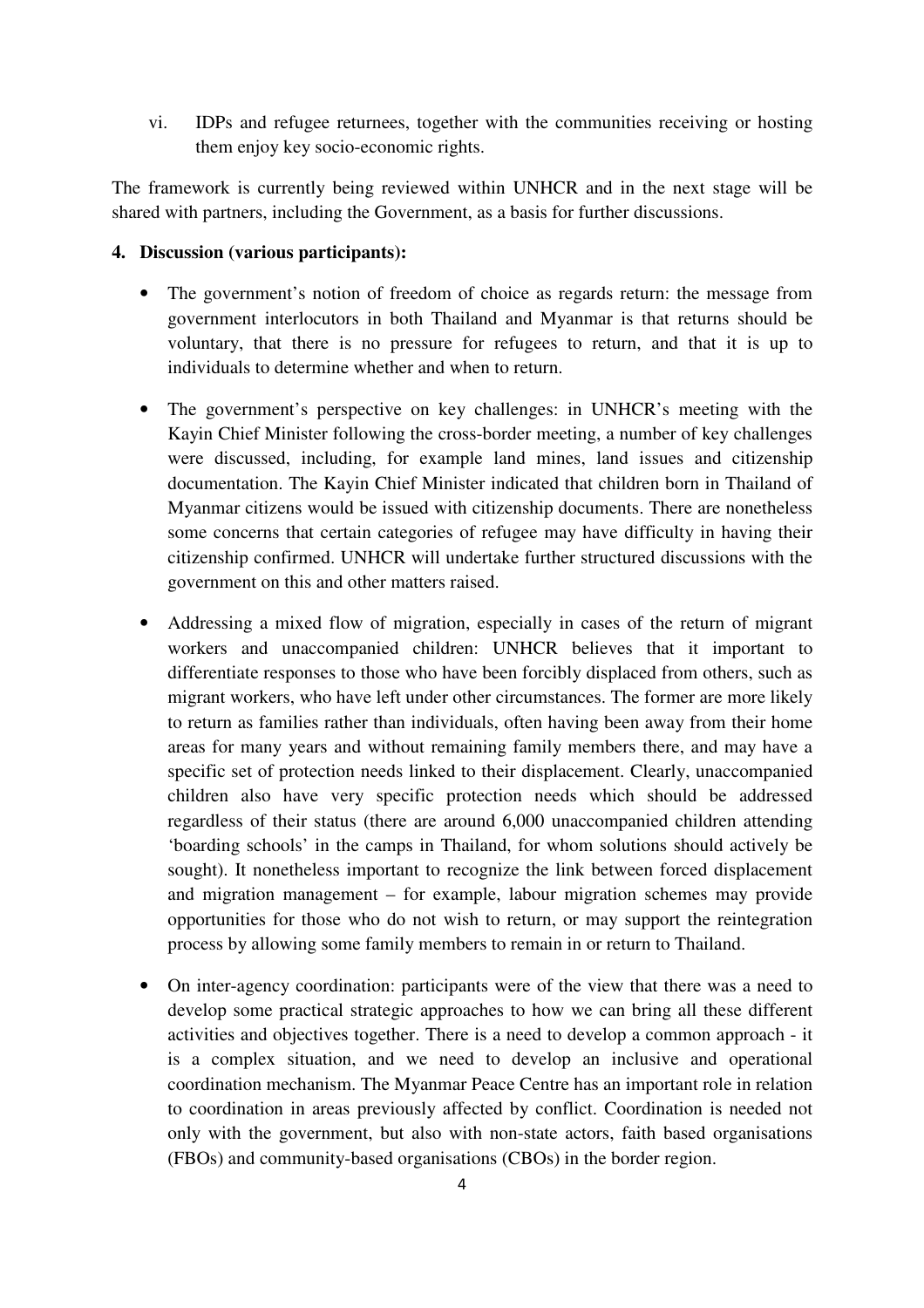- Need assessments and the development of a common needs assessment tool: MPC is planning to facilitate a post-crisis needs assessment (PCNA), with the support of the UN Country Team. Participants would like to move towards a joint exercise that is inclusive. In the meantime, there is a need to avoid duplication of needs assessments, to share the results of those which are conducted, and to develop a common approach which covers key indicators.
- Sharing information from state/region inter-agency coordination meetings: there was a request that these be formally linked to coordination mechanisms in Yangon. Some participants in certain locations are however unwilling to have minutes shared widely. It was agreed that UNHCR would explore the possibility of making the minutes available, in summary format if necessary, and in the meantime will identify and share key issues emerging from the state/region-level meetings.
- Engaging with the private sector on Corporate Social Responsibility: In conflict areas, any kind of business should be done in consultation with non-state actors and communities.

### **5. AOB**

- UNDP sent apologies for being unable to participate, and requested that the following update be shared.
- UNDP is planning to engage under its new program in Kayin and Mon state with a focus in the areas of local governance.
- During a joint mission with the Ministry of Border Affairs a series of sensitization meetings on the new programme was held with Mon and Kayin Chief Ministers and their cabinets, attended by the UNDP Country Director and the Deputy Minister of Border Affairs
- As part of the transition from the HDI program UNDP has at the end of 2012 closed previous TSP offices in 3 TSPs (Kyaikhto, Kyaikmaraw, Bilin) in Mon State. In addition township (TSP) staffing has been significantly reduced, with the remaining UNDP TSP team operating from shared office space with government partner agencies in these townships during the transition. The UNDP Area office in Hpaan is operational and will also remain as the new central UNDP office for Kayin region. A regional UNDP office in Mawlamyine for Mon State will be opened in the course of 2013.
- UNDP TSP teams during the transition (Jan-Sept. 2013) will continue to work with the TSP community groups at village cluster and TSP level for wrapping up and enhancing the HDI program results. As part of the transition program, UNDP is implementing in February/ March TSP closing and linkage WS with the emphasis on sharing UNDP HDI results with government and development partners (including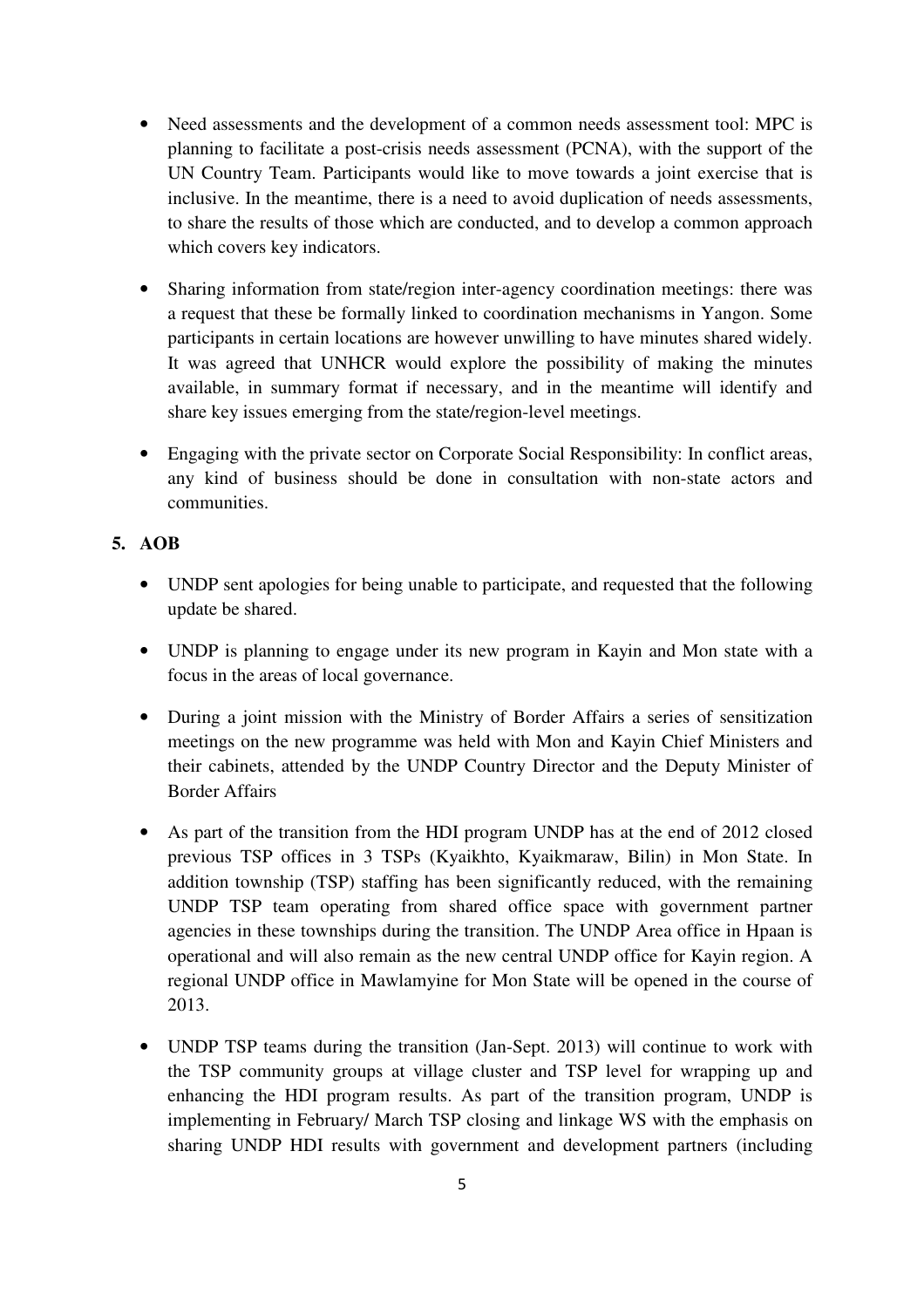detailed information per TSP on sector and village activities/ coverage/ groups format and contact person) as well as is facilitating joint action planning between community groups and local authorities for future engagement. WS invitations are being extended to all local INGOs and NGOs and 2 Linkages Workshops have been implemented at the occasion of the joint mission with the Min. of Border Affairs in Hpaan and Kyaikmaraw.

#### **6. Concluding Remarks (Chair):**

- UNHCR will further refine and share the framework that was presented, which will then form the basis of further consultations with participants and others.
- UNHCR and other UN partners are ready to work together with the MPC on a joint needs assessment.
- Further discussions should be held, in particular with the MPC and the RC/HC, on strengthening coordination.
- The next consultation will take place in two months, with the possibility of smaller meetings in the meantime to follow up on some of the specific issues raised.

15.02.2013